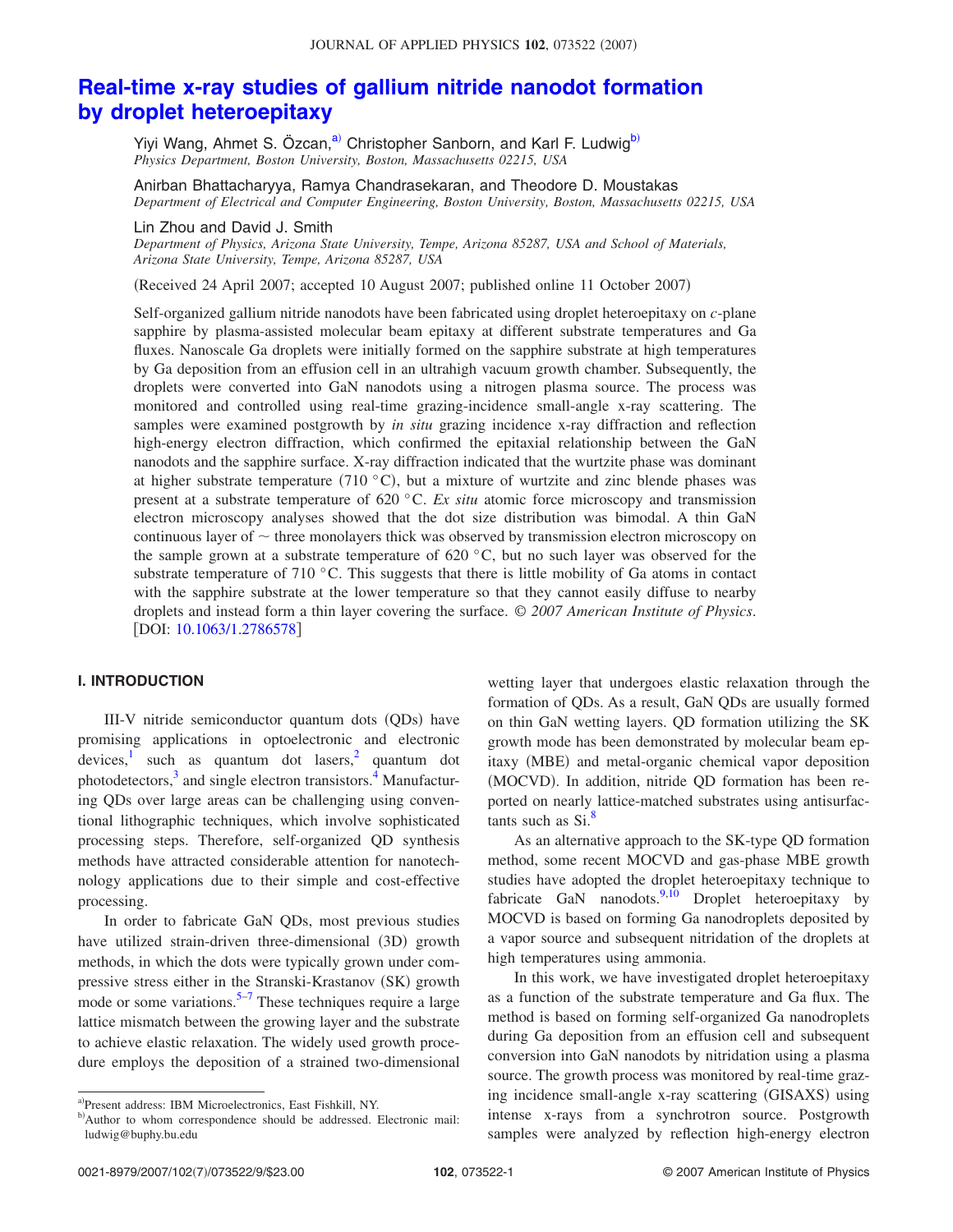TABLE I. Table of growth conditions of samples A, B, C and D.

| Sample                                |      | в    |      |      |
|---------------------------------------|------|------|------|------|
| Substrate temperature $({}^{\circ}C)$ | 710  | 680  | 620  | 620  |
| Ga cell temperature $({}^{\circ}C)$   | 1064 | 1064 | 1064 | 1005 |

diffraction (RHEED), grazing incidence x-ray diffraction (GID), atomic force microscopy (AFM), and transmission electron microscopy (TEM).

#### **II. EXPERIMENTAL DETAILS**

The growth experiments were performed in an ultrahigh vacuum (UHV) x-ray diffraction chamber with a base pressure of 10−9 Torr. A dual filament Applied Epi SUMO effusion cell was employed for Ga deposition and a UNI-Bulb rf plasma source from Applied Epi-Veeco, operated at 300 W, was used for nitridation. The nitrogen flow rate was 0.8 SCCM (SCCM denotes standard cubic centimeter at STP) and the chamber pressure was  $1.0 \times 10^{-5}$  Torr during nitridation. The exposures of the Ga beam and the nitrogen plasma were adjusted by remotely controlled shutters.

Results from four samples are described, which are labeled here as samples A, B, C, and D. The sapphire samples were small cuts from "epitaxial" quality commercial wafers with *c*-plane surface orientation. The samples were backcoated with a  $0.5$ - $\mu$ m thick Ti film for effective heating and optical monitoring of temperature. The sample temperature was monitored by a pyrometer and the heater was controlled by a thermocouple at the back of the sample holder. The four samples were processed in the Ga-rich condition and the growth conditions are listed in Table I. Samples A, B, and C were processed at a Ga cell temperature of 1064 °C and substrate temperatures of 710, 680, and 620 °C, respectively. In order to study the formation of GaN nanodots at a lower Ga cell temperature (lower flux), sample D was processed at a substrate tempereature of 620 °C in order to remain in the Ga droplet regime for a Ga effusion cell temperature of 1005 °C. Prior to Ga deposition, the substrates were degassed by annealing in UHV at 800 °C for at least 30 mins. The surface quality of each sample was assessed by RHEED before deposition; all RHEED patterns indicated a smooth unreconstructed surface.

The x-ray experiments were performed on beamline X21 at the National Synchrotron Light Source at Brookhaven National Laboratory. More details about this real-time surface x-ray characterization facility for dynamic processing are described elsewhere. $\frac{11}{11}$  An incident photon energy of approximately 10.40 keV was used with a flux of  $2.0 \times 10^{12}$  photons per second using a nondispersive Si (111) double-crystal monochromator with a beam size of  $0.5 \times 0.5$  mm<sup>2</sup> at a storage ring current of 300 mA.

The GISAXS geometry used in our experiments is shown in Fig. 1. The GISAXS technique<sup>12</sup> is sensitive to nanometer-size morphological changes on the surface, such as roughening and island formation. Since GISAXS is a noninvasive scattering technique, it is an ideal real-time tool to monitor liquid surfaces and droplets. Typically, GISAXS measurements can monitor lateral surface correlations with



FIG. 1. Schematic of GISAXS geometry. Wavevectors  $\mathbf{k}_i$  and  $\mathbf{k}_f$  are the incident and scattered wave vectors, respectively. The linear positionsensitive detector is oriented parallel to the sample surface.

length scales between 1 and 250 nm. The scattering intensity was collected in real time by a one-dimensional  $(1D)$ position-sensitive detector (PSD) with 1 s time resolution in a vertical geometry. For the real-time GISAXS scans, the incidence angle was kept constant at 1°, while the exit angle was near the critical angle  $(0.2^{\circ})$  to the sample surface to enhance the surface sensitivity. The asymmetric scattering geometry was chosen to avoid going directly through the specular rod itself. Instead, the GISAXS passes through the tail of the specular rod and  $q_{\parallel}$ , the wavenumber transfer parallel to the surface, can be small  $(0.005 \text{ nm}^{-1})$ , but never zero. We will refer to the GISAXS peak near  $q_{\parallel}=0$  as the "near-specular" peak.

The x-ray geometry for GID measurements is shown in Fig. 2. Both the incidence angle  $\alpha_i$  and exit angle  $\alpha_f$  were kept constant at approximately 0.5° to enhance surface sensitivity. The in-plane GID scans were performed along the  $GaN [10I0]$  direction, which includes the angular range of the sapphire (1120) peak, GaN wurtzite (10<sup>1</sup>0) peak, and GaN zinc blende (111) peak.

In addition to x-rays, the surface was monitored by *in situ* RHEED analysis before and after the GaN nanodot formation. *Post mortem* AFM in the tapping mode was used to investigate the surface morphology. In addition, TEM studies were made in both plane-view and cross-section geometries with a JEM-4000EX high-resolution electron microscope  $(Cs=1.0 \text{ mm})$ , equipped with a top-entry, double-tilt specimen holder. The samples were prepared for TEM observation by standard mechanical polishing and dimpling, followed by Ar ion milling.

## **III. RESULTS**

#### **A. Real-time GISAXS data**

Real-time monitoring of the surface by x-ray scattering was crucial for controlling the process parameters, particu-



FIG. 2. Scattering geometry of GID. *Q* is the momentum transfer defined by  $\alpha_i$ ,  $\alpha_f$ , and in-plane angle 2 $\theta$ .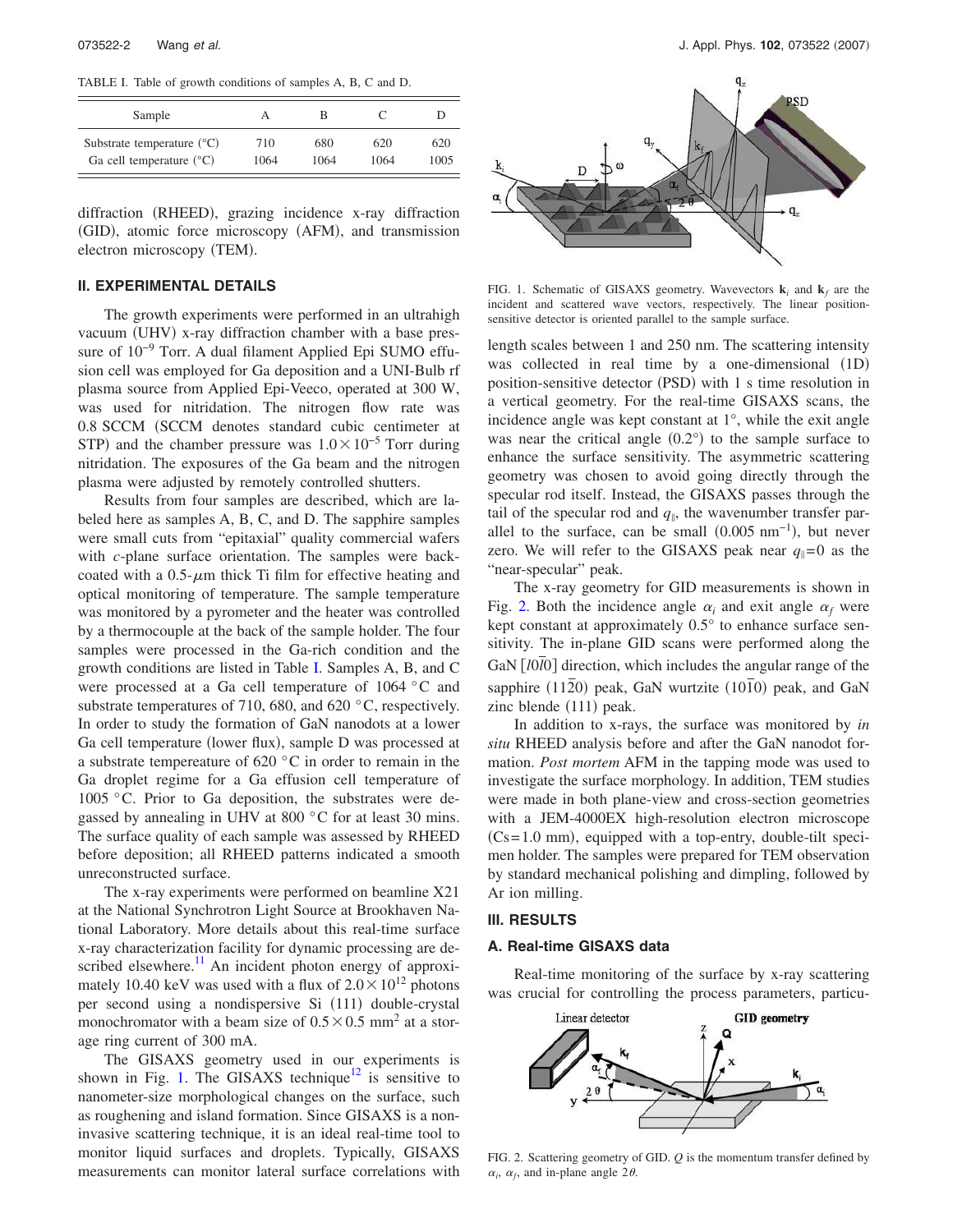

FIG. 3. Real-time GISAXS evolution of sample B during Ga deposition and subsequent plasma nitridation at 680 °C. The scan was taken at  $q<sub>z</sub>$ =0.9 nm−1. Arrow with square head indicates intense peaks related to the lateral correlation length. Arrows with round heads indicate less intense peaks related to dot size.

larly the timing of the Ga deposition and the plasma nitridation of the Ga droplets. Figure 3 shows the GISAXS time evolution of sample B during Ga adsorption and subsequent nitridation at  $q_z$ =0.9 nm<sup>-1</sup> (momentum transfer normal to the sample surface). The  $x$  axis represents time, and the  $y$  axis represents the momentum transfer parallel to the sample surface *q* . The sapphire substrate temperature was kept constant at 680 °C throughout the process. The Ga cell temperature was 1064 °C and the total exposure of Ga for acquiring the data shown in Fig. 3 was 20 s. Initially, the scattering profile shows only the intensity of the near-specular reflection (at

 $q_{\parallel} \approx 0$ ) from the sapphire substrate surface. After the Ga shutter is opened, two kinds of peaks appear symmetrically on each side of the central peak. The positions of the high intensity peaks (indicated by square-headed arrow at smaller  $q_{\parallel}$ value), which we call the correlation peaks, are related to the distance between laterally correlated Ga droplets. The positions of the peaks indicated by round-headed arrows at larger  $q_{\parallel}$  value with low intensity, which we call the form factor peaks, are related to the size of Ga droplets with high uniformity, i.e., they are the peaks associated with the internal structure and shape of the dots. During Ga deposition, both the droplet correlation and droplet form factor peaks grew and shifted towards a small  $q_{\parallel}$  value. The behavior of the form factor peaks suggests an improvement of droplet uniformity and growth in droplet size; the behavior of the correlation peaks suggests an improvement of correlation in the lateral direction and an increase in the lateral correlation length which might be due to droplet coalescense.

These observations can be seen more clearly in Fig.  $4(b)$ , which shows snapshots of the GISAXS time evolution from Fig. 3. The *x* axis denotes the momentum transfer parallel to the sample surface  $q_{\parallel}$ . The *y* axis denotes the normalized x-ray scattering intensity. Arrows indicate the directions in which the peaks are evolving during growth. Figure  $4(b)$  also indicates that both kinds of peaks continued to evolve with further coarsening after the Ga shutter was closed but at a



FIG. 4. Selected slices from real-time GISAXS evolution during Ga droplet formation and subsequent nitridation of (a) sample A at substrate temperature 710 °C and Ga cell temperature 1064 °C, (b) sample B at substrate temperature 680 °C and Ga cell temperature 1064 °C, (c) sample C at substrate temperature 620 °C and Ga cell temperature 1064 °C, and (d) sample D at substrate temperature 620 °C and Ga cell temperature 1005 °C.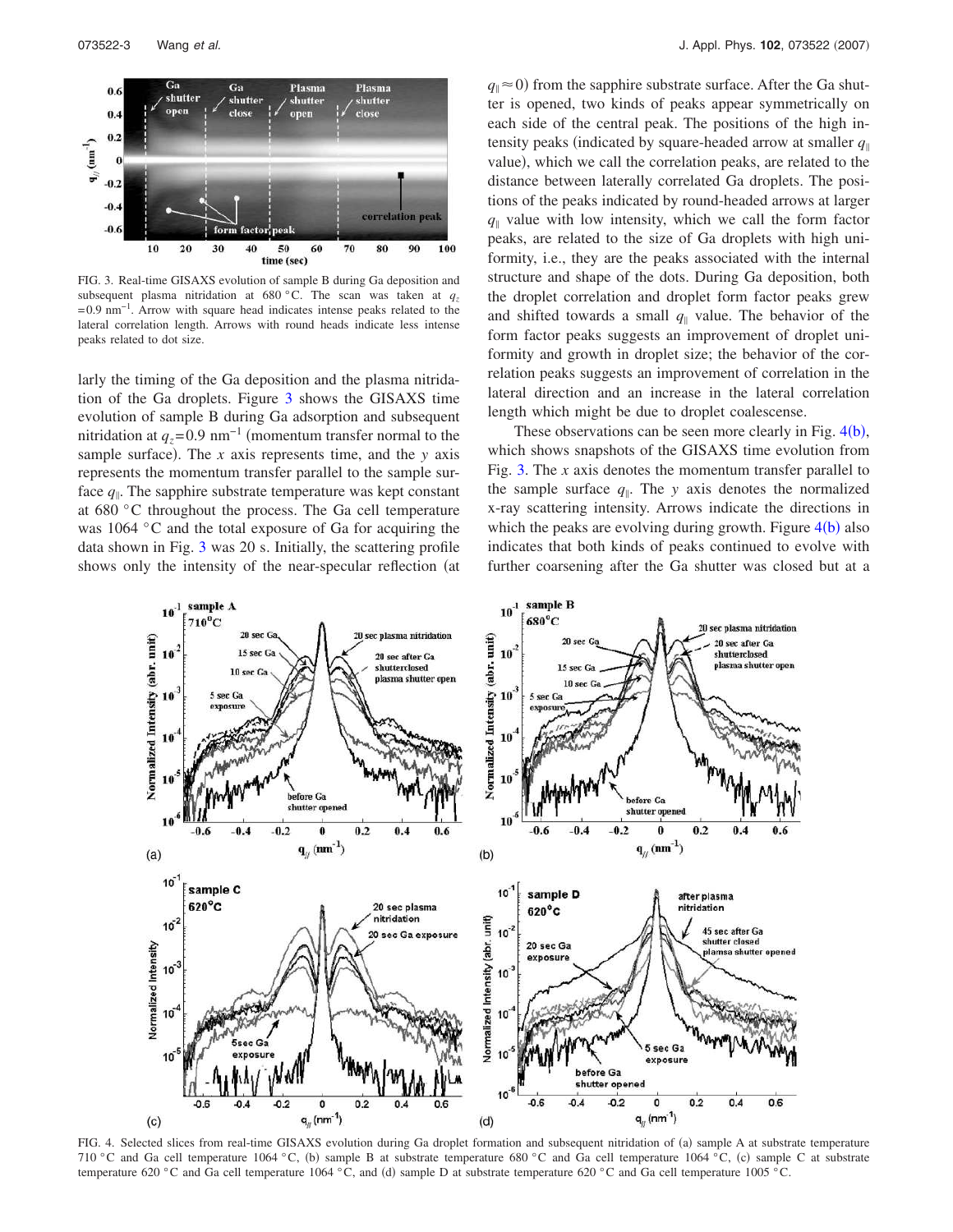| Sample                                                                   | A                    | B                    | C                    | D                   |
|--------------------------------------------------------------------------|----------------------|----------------------|----------------------|---------------------|
| Substrate temperature $({}^{\circ}C)$                                    | 710                  | 680                  | 620                  | 620                 |
| Ga cell temperature $({}^{\circ}C)$                                      | 1064                 | 1064                 | 1064                 | 1005                |
| Lateral correlation length of large dots<br>from GISAXS large peaks (nm) | 79                   | 74                   | 70                   | 230                 |
| Dot diameter of large dots<br>from GISAXS small peaks (nm)               | 31                   | 37                   | 29                   |                     |
| Large dot density from GISAXS (nm)                                       | $1.6 \times 10^{10}$ | $1.8 \times 10^{10}$ | $2.0 \times 10^{10}$ | $1.9 \times 10^{9}$ |
| Large dot size from Fourier transform<br>of GISAXS (nm)                  | 30                   | 35                   | 28                   | 30                  |
| Large dot density from AFM (nm)                                          | $1.4 \times 10^{10}$ | $2.6 \times 10^{10}$ | $3.4 \times 10^{10}$ | $3.5 \times 10^{9}$ |
| Large dot size from AFM (nm)                                             | 41                   | 47                   | 42                   |                     |
| Large dot height from AFM (nm)                                           | 2.4                  | 2.4                  | 2.7                  |                     |
| Large dot size from TEM (nm)                                             |                      | 30                   |                      |                     |
| Large dot height from TEM (nm)                                           |                      | $3 - 3.5$            |                      |                     |

TABLE II. GaN nanodot size information from GISAXS, AFM, and TEM analyses.

much slower rate than during Ga deposition. As soon as the surface was exposed to the active species from the nitrogen plasma, both kinds of peaks were enhanced without further coarsening. After 20 s of plasma nitridation, the GISAXS pattern stopped evolving and remained unchanged. The final position of the droplet correlation peak suggests that the average interdot distance is  $2\pi/q_{\parallel} \sim 74$  nm. The dot density calculated from the interdot distance is  $\sim 1.8 \times 10^{10} / \text{cm}^{-2}$ . The relationship between the droplet form factor peak position and average droplet size will vary slightly depending upon the droplet size distirubution and droplet shapes. *Post facto* AFM and TEM studies discussed below show that the nitridated droplets are relatively flat. For simplicity, we therefore assume that the square of the droplet form factor is approximately that of a flat circular disk, i.e., the Airy function. In this case, the disk diameter is related to the position of the first maximum of the scattered intensity as *d*  $\approx$  3.27 $\pi$ / $q_{\text{max}}$ .<sup>13</sup> The final position of the droplet form factor peak suggests that the average dot diameter is  $\sim$ 37 nm.

Figures  $4(a)$  and  $4(c)$  show snapshots of the GISAXS time evolution during the formation of GaN nanodots for samples A and C, which were grown at different substrate temperatures. Figure  $4(d)$  shows the GISAXS profile of sample D, which was grown at a lower Ga cell temperature and lower substrate temperature, to study the influence of Ga flux on the GaN nanodot formation. As seen in Figs.  $4(a)$  and  $4(c)$ , the two kinds of peaks (correlation and form factor) evolved in similar ways as that of sample B during Ga deposition. The GISAXS evolution of sample A was slower than that of sample B during Ga exposure. This result indicates slow surface evolution at relatively high substrate temperature, which could be due to the higher evaporation rate (i.e., lower net absorption rate) of Ga at a higher substrate temperature. As shown in Fig.  $4(d)$ , both the droplet correlation and droplet form factor peaks for sample D evolved in a similar fashion as these of samples A, B, and C during Ga exposure but appeared at much smaller  $q_{\parallel}$  values indicating a larger droplet size and larger interdot distance. As soon as the surface was exposed to the nitrogen plasma, the intensity of the diffuse scattering part increased rapidly and the form factor peaks smeared out, suggesting surface roughening.

Table  $II$  lists the GaN nanodot size, interdot distance, and dot density derived from the final GISAXS patterns of the four samples. For samples A, B, and C grown at the same Ga flux but different substrate temperature, sample A with the highest substrate temperature has the lowest dot density, while sample C with the lowest substrate temperature has the highest dot density. The final dot size of sample B  $(680 °C)$ is the largest among the three samples. Our interpretation is that the Ga evaporation rate from the surface is lower at lower substrate temperature and the droplets will tend to grow larger than at higher substrate temperature. However, the diffusion rate is also slow at low substrate temperatures, which leads to less droplet coalescence. Therefore, the dots at a substrate temperature of  $680 °C$  (sample B) are larger than those grown at either 710  $\rm{^{\circ}C}$  (sample A) or 620  $\rm{^{\circ}C}$ (sample C).

In order to obtain more information about the droplet mean lateral size, an approach based on small-angle scattering theory<sup>14,15</sup> can be used. The analysis relies on obtaining the real-space correlation function of the electron density by taking the Fourier transform of the GISAXS profile. The details of this analysis can be found in Ref. 16. The Fourier transform of the measured GISAXS profile in  $q_{\parallel}$  is shown in Fig. 5, this is a radial distribution function. The central peak close to *r*=0 corresponds to the mean electron density distribution of individual droplets. Twice the half width at half maximum (HWHM) of this peak gives an approximate value for the droplet size. The peak at the tail part of the curve corresponds to the average distance between the dots. Figure 5 shows that the average size and dot distance of the larger dots increase for all samples during Ga exposure and plasma nitridation. The final dot sizes, which agree well with the analysis of the meansured GISAXS profiles, are listed in Table II.

#### **B. In situ GID data**

Figure 6 shows the in-plane radial GID scan pattern from sample B after nitridation of the Ga droplets. The presence of the wurzite  $(10\bar{1}0)$  peak indicates that nitridation of the Ga droplets has produced wurtzite GaN nanocrystalline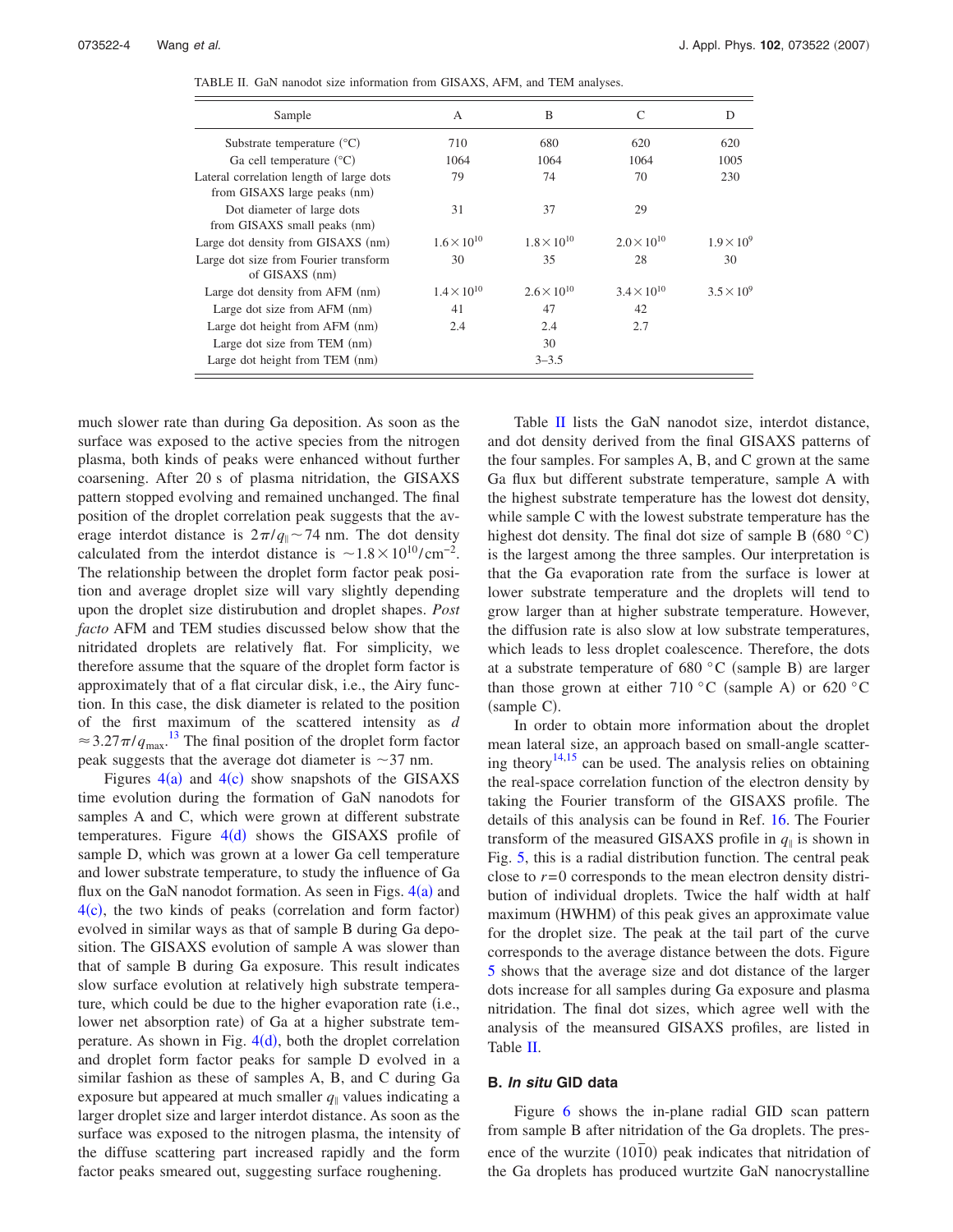

FIG. 5. Fourier transform of measured GISAXS each second during GaN nanodot formation, which gives approximately the real-space electron density correlation. The peak at larger *r* indicates the average spacing between droplets and the intensity decay at smaller *r* values corresponds to the electron density distribution of individual droplets.

nanodots which have a strong epitaxial relationship with the sapphire substrate. Further in-plane rocking-curve scans give a peak width of 1.5°, suggesting that the GaN nanodots are well oriented with respect to the substrate. The position of the observed GaN (10<sup>1</sup><sub>0</sub>) peak is that expected for bulk GaN film, so that mismatch strain from the substrate is fully relaxed.



FIG. 6. In-plane grazing incidence x-ray diffraction (GID) of sample B along GaN *[l0<i>l*0] direction following GaN nanodot formation process.

The *in situ* x-ray GID patterns of samples A, B, C, and D are plotted together in log scale in Fig. 7. Similar to sample B, the GaN wurtzite peak positions are fully relaxed to the value of bulk GaN film for samples A, C, and D. However, the GID patterns of samples C and D show an additional GaN peak corresponding to the zinc blende phase of GaN, which probably grew because of the low substrate tempera-



FIG. 7. In-plane grazing incidence x-ray diffraction (GID) of samples A, B, C, and D along the GaN  $\left[10\overline{10}\right]$  direction following the GaN nanodot formation process. Curves are rescaled for clarity.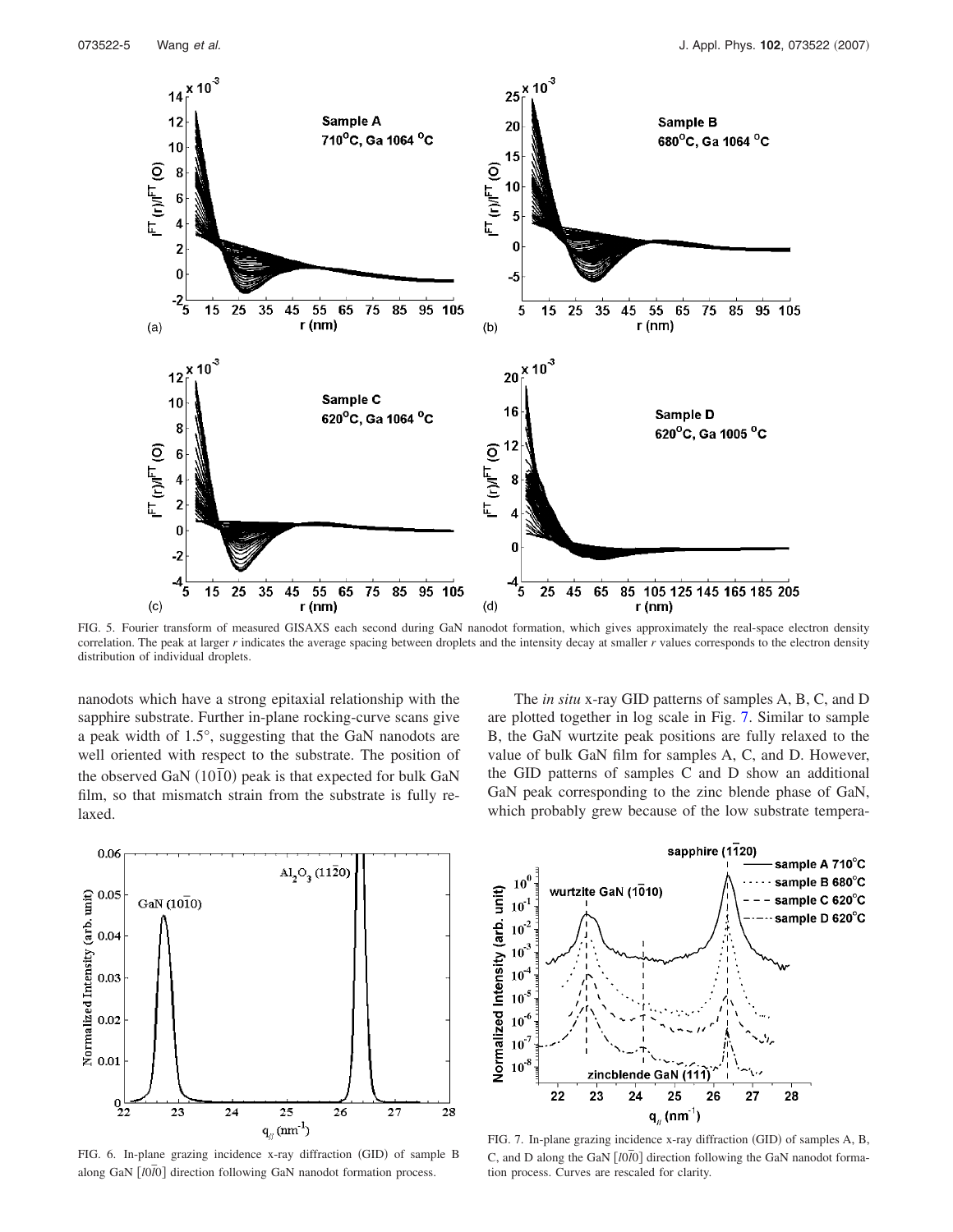

FIG. 8. RHEED patterns along the sapphire  $\langle 11\overline{2}0 \rangle$  azimuth: (a) before GaN nanodot formation showing smooth and unreconstructed sapphire surface, (b) sample A, (c) sample B, (d) sample C, and (e) sample D after GaN nanodot formation.

ture  $(620 °C)$ . These results are discussed in the next section.

#### **C. In situ RHEED data**

Figure 8(a) shows the *in situ* RHEED pattern of sample A along the sapphire  $\langle 11\overline{2}0\rangle$  azimuth after degassing and before the formation of GaN nanodots. The RHEED patterns of the other three samples before growth are all similar to the streaky pattern shown in Fig.  $8(a)$ , which indicate smooth and unreconstructed surfaces. After the formation of GaN nanodots, sapphire streaks disappear and new streaks form, which are the GaN  $\{11\overline{20}\}$  diffraction lines, as shown in Figs.  $8(b)-8(e)$  for samples A, B, C, and D, respectively. This typical epitaxial alignment confirms that the GaN [1120] direction is rotated by 30 $^{\circ}$  with respect to the sapphire [112 $\overline{2}0$ ] direction.<sup>17</sup> The GaN RHEED streaks appear spotty which indicates a rough surface due to the presence of the nanodots. However, the RHEED diffraction pattern in Fig.  $8(e)$  also clearly shows faint spots in between the spotty streaks, which suggests a rough surface with a mixure of wurtzite and zinc blende phases.

#### **D. Ex situ AFM analysis**

AFM analyses of all four samples are presented in the first column of Fig. 9 and second column for 0.5 and 3  $\mu$ m lateral scan sizes, respectively. Figure 9(b1) for sample B  $(680 °C)$  clearly shows a bimodal distribution of GaN nanodot sizes with larger GaN dots on a background of smaller dots. The GaN nanodot sizes from AFM particle analysis of Fig.  $9(b2)$  is shown in Fig.  $9(b3)$ , which gives the mean dot height of  $\sim$ 2.4 nm. The particle analysis also gives the average dot diameter of  $\sim$ 47.0 nm. These numbers are related to the large dots, which are visible in the AFM topographs. The small dots are probably too small and random to be analyzed statistically by the AFM software. This suggests that the GISAXS results are also likely to be dominated by scattering from the large dots. The large dot density of sample A counted from AFM image is approximately 2.6  $\times 10^{10}/\text{cm}^{-2}$ , which is comparable to the GISAXS estimate  $(1.8 \times 10^{10} / \text{cm}^{-2}).$ 

The AFM analysis of sample A  $(710\text{ °C})$  shows GaN nanodots directly on the sapphire substrate, visible in Figs.  $9(a1)$  and  $9(a2)$ . The scratches that are commonly observed on sapphire substrates due to polishing can be observed in the background, which indicates the lack of a thick GaN layer. The AFM topograph of sample C 620 $\degree$ C is similar to that of sample B  $(680 °C)$ , but the small dots in the background are not as sharp as those of sample B, as shown in Fig.  $9(c1)$ . The results from the AFM histogram analysis of samples A and C are listed in Table II. Sample A has the lowest dot density  $(1.4 \times 10^{10} / \text{cm}^{-2})$ , while sample C has the highest dot density  $(3.4 \times 10^{10} / \text{cm}^{-2})$  in agreement with the GISAXS data. Sample B has the largest dot size in diameter, while the dot heights are similar for the three samples.

The AFM topograph in Fig.  $9(d)$  shows large GaN nanodots on a rough background of small GaN nanodots. The rough background might explain the high diffuse intensity in the GISAXS pattern. The dot density of the large dots from AFM analysis is  $3.5 \times 10^9$ /cm<sup>-2</sup>, which is the lowest among all four samples.

#### **E. Ex situ TEM analysis**

Plane-view and cross-section TEM analyses have been carried out to examine the structure of the GaN nanodots. The plane-view image of sample B in Fig.  $10(a)$  shows a bimodal size distribution of GaN nanodots on the surface, which confirms the AFM results. Figure  $10(b)$  shows the existence of both zinc blende and wurzite phase GaN nanodots. The coarse hexagonal arrays of fringes visible in Fig.  $10(b)$  are Moiré fringes<sup>18</sup> caused by the overlap of GaN and sapphire lattice fringes. The average sizes of the large dots are approximately 30 nm in diameter. The high-resolution cross-sectional TEM image in Fig.  $10(c)$  also shows the existence of both large and small GaN nanodots on the sapphire surface. Figures  $10(d)$  and  $10(e)$  show wurzite and zinc blende structures of GaN nanodots on sapphire with a height of approximately 3–3.5 nm. Both plane-view and crosssectional TEM indicate that there is no GaN layer between the GaN nanodots and the sapphire substrate at this temperature (680 $\degree$ C). Misfit dislocations were also observed at the GaN/sapphire interface, suggesting that the GaN nanodots were fully relaxed, which is consistent with the *in situ* GID results.

The TEM images of sample C in Fig. 11 show an obvious continuous GaN layer on the sapphire substrate, which is missing for sample B in Fig. 10. The continuous GaN layer is about three monolayers (MLs) thick in sample C. Figure  $11(c)$  also indicates that the dot on the left-hand side grows along a direction other than the  $[0001]$  direction, as indicated by the arrow. The GaN nanodot on the right-hand side has a wurtzite structure with growth along the [0001] direction.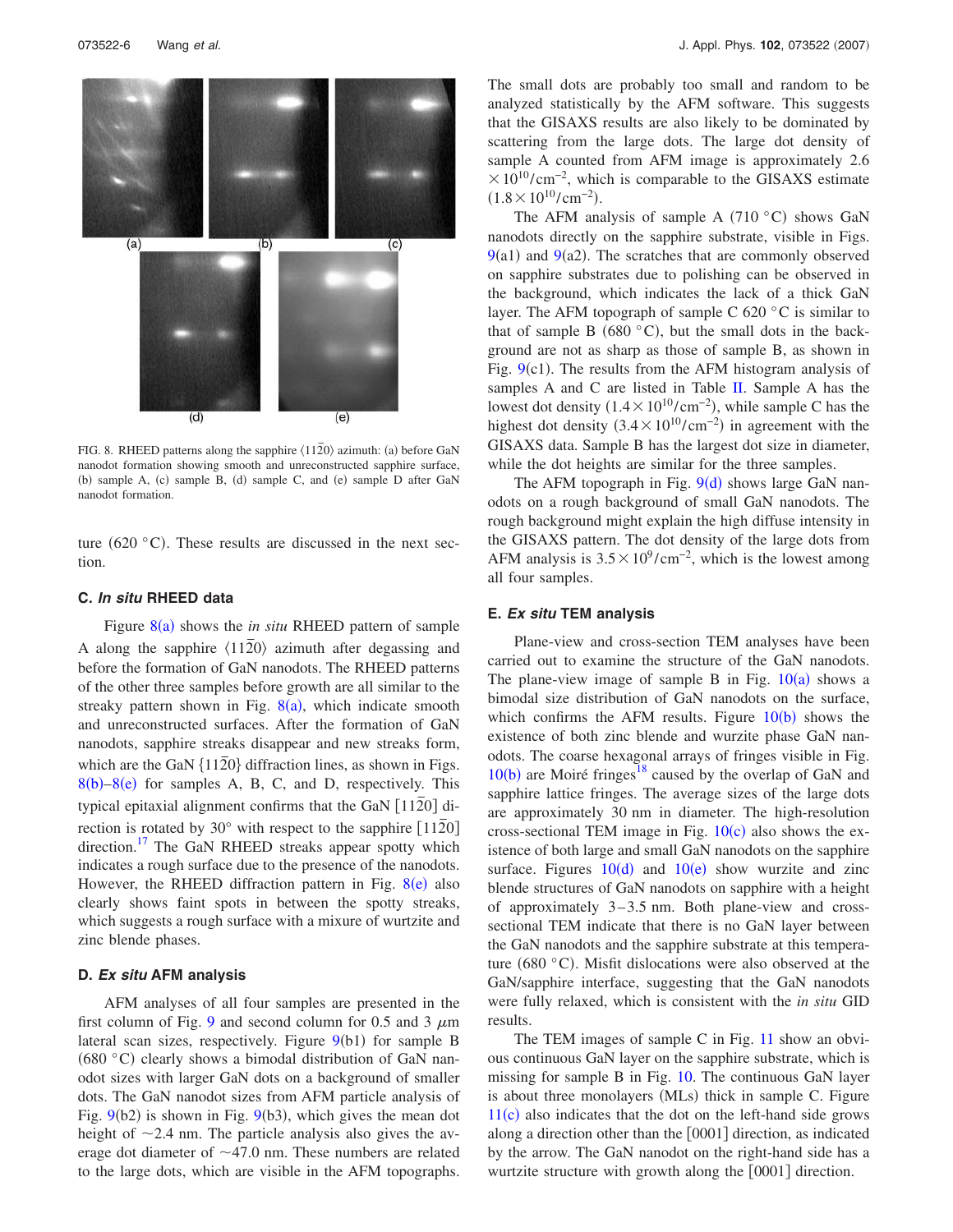

FIG. 9. The AFM analysis of sapphire samples with GaN nanodots: Column 1 shows  $0.5 \times 0.5 \ \mu \text{m}^2$  size images; column 2 shows  $3 \times 3 \ \mu \text{m}^2$  size images; column 3 shows histogram analyses from  $3.0 \times 3.0 \mu m^2$  size AFM images; and *y* axis is the number of counts for the height of dot reflected on the *x* axis.

## **IV. DISCUSSION**

### **A. Effect of substrate temperature and Ga flux on GaN nanodot formation**

The large dot size and interdot distance depend on both the substrate temperature and the Ga cell temperature. The

density of the nanodots can be controlled by varying either the substrate temperature or the Ga flux. In the Ga droplet regime, for the same Ga flux, the higher substrate temperature generates the lower density of nanodots, which we believe is due to the higher mobility at increased temperature.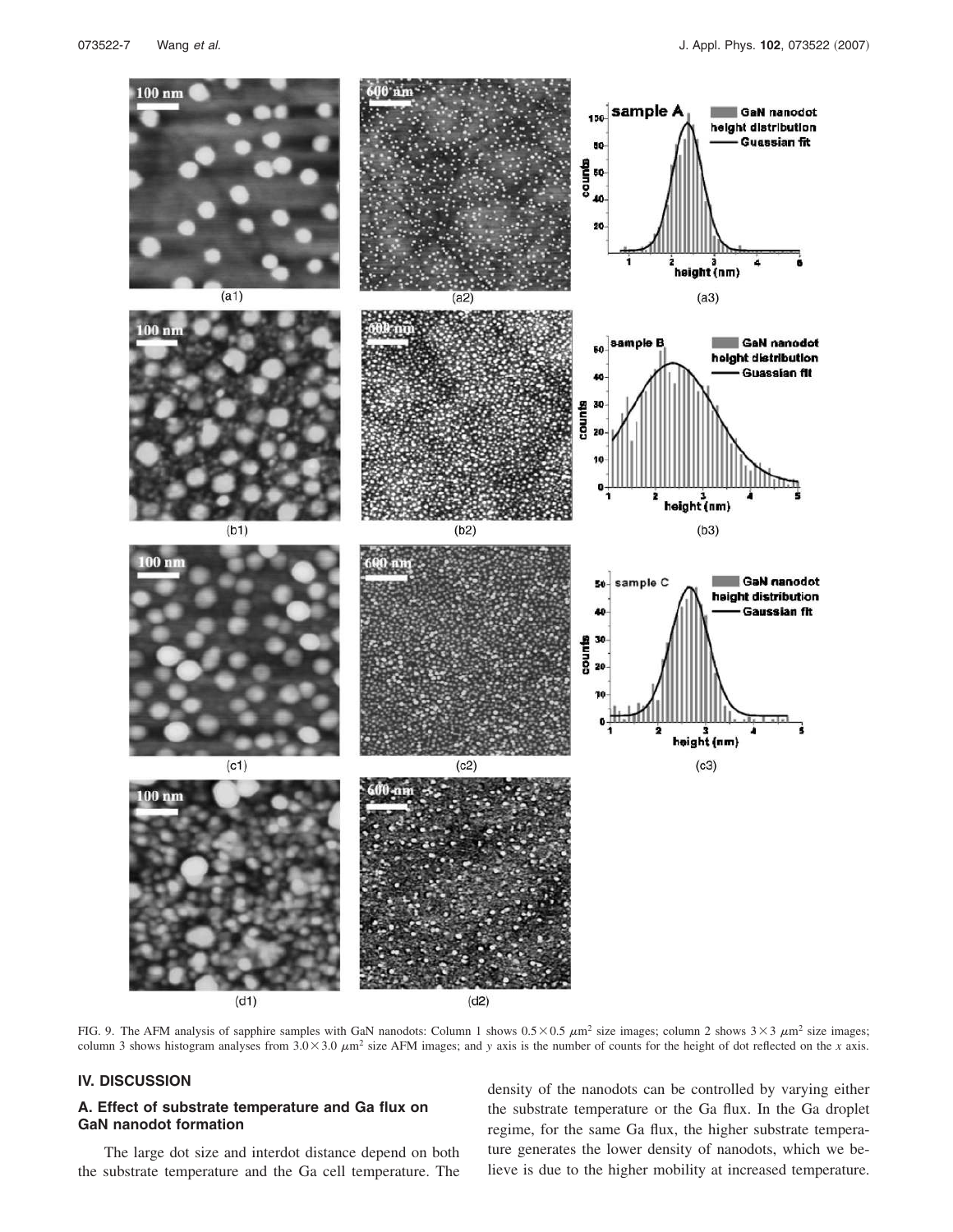

FIG. 10.  $[(a)$  and  $(b)]$  Plane-view TEM images of sample B taken on  $[0001]$ zone axis: (a) two sizes of GaN nanodots on sapphire surface, small dots indicated by black arrows and large dots indicated by white arrows, and (b) two kinds of dot crystallographic phases (hexagonal and cubic). [(c) and (d)] High-resolution cross-sectional TEM images taken on [1120] zone axis: (c) coexistence of both large and small GaN nanodots; (d) and (e) show the wurzite and zinc blende structures of GaN nanodots with heights of approximately  $3-3.5$  nm.

At constant substrate temperature, the lower Ga flux generates a lower density of nanodots, which we believe is because of the smaller quantity of Ga available.

It is more difficult to control the dot size. Although the surface diffusion rate is high at high substrate temperature, the high Ga evaporation rate prevents the dot size from growing rapidly. At low substrate temperature, although droplets form rapidly, they cannot coalesce with nearby droplets and increase the average droplet volume easily. The GISAXS and AFM results show that the dot size of sample



FIG. 11. High-resolution cross-sectional TEM images of sample C taken on 112<sup>o</sup> J zone axis shows (a) GaN nanodot on sapphire substrate, (b) approximately 3 ML thick GaN wetting layer, and (c) different growth directions of GaN nanodot.

B, which was grown at an intermediate substrate temperature of 680 °C, is the largest among samples grown at constant Ga flux.

A continuous GaN layer approximately 3 ML thick is observed in sample C grown at low substrate temperature. Calculations of Ga adatoms on GaN have shown that a bilayer structure is particularly stable in that case.<sup>19</sup> We speculate that Ga in the layer forms sufficiently strong bonds that atoms are prevented from moving rapidly to the droplets at low temperatures. However, additional Ga adatoms on top of the continuous layer are still highly mobile even at the lowest temperature investigated and thus are able to move to the droplets.

It is well known that the III-V nitrides can exist in both the wurzite and zinc blende polymorphs. $17,20$  We observed from x-ray GID scans, RHEED, and TEM that the wurzite GaN dots were dominant at high substrate temperature with a small distribution of cubic phase GaN dots, i.e., sample B. At low substrate temperature, the cubic phase GaN dots are more evident and there is a surface mixture of cubic and hexagonal phases in samples C and D. This is consistent with trends seen in the growth of GaN films. $^{20}$ 

The epitaxial relationship of the GaN nanodots with the sapphire substrate suggests that the GaN crystallization starts at the droplet-sapphire interface. Therefore, the solidification of the Ga droplets by the nitrogen plasma may proceed in a manner similar to liquid-phase epitaxy, i.e., the reactive nitrogen species from the plasma source form a supersaturated solution in the Ga droplets and subsequently the droplets begin to crystallize at the substrate interface. $2^{1,9}$  In cases where crystallization occurs first by direct reaction at the periphary of the droplets, a crater morphology is instead expected.<sup>22</sup>

Both the solubility and diffusivity of active nitrogen from the plasma source increase with temperature. At high substrate temperature, the Ga droplets can be rapidly converted into GaN nanodots by the nitrogen plasma. However, at slightly lower substrate temperature, the nitridation process starts before the nitrogen can reach the Ga-sapphire interface, which results in nonepitaxial orientations of the GaN, as indicated by the black arrow in Fig.  $11(c)$ .

## **B. Comparison with existing simulation and theory of droplet formation**

Theoretical models of droplet formation on surfaces incorporate nucleation, coalesence, and ripening processes.<sup>23–25</sup> The droplets may nucleate heterogeneously at specific sites such as impurities on the surface or surface imperfections or they may nucleate homogeneously. Simulations of homogeneous droplet nucleation with growth and coalescence have shown the coexistence of monodispersed large droplets with polydispersed small droplets that form due to continuous nucleation. $25$  However, simultaneous heteregenous nucleation results only in a monodispersed distribution of droplets. According to our AFM and TEM results, there is a bimodal distribution of droplet sizes for the four samples. The scattering peaks from the GISAXS data suggest that the larger size nanodots are highly uniform and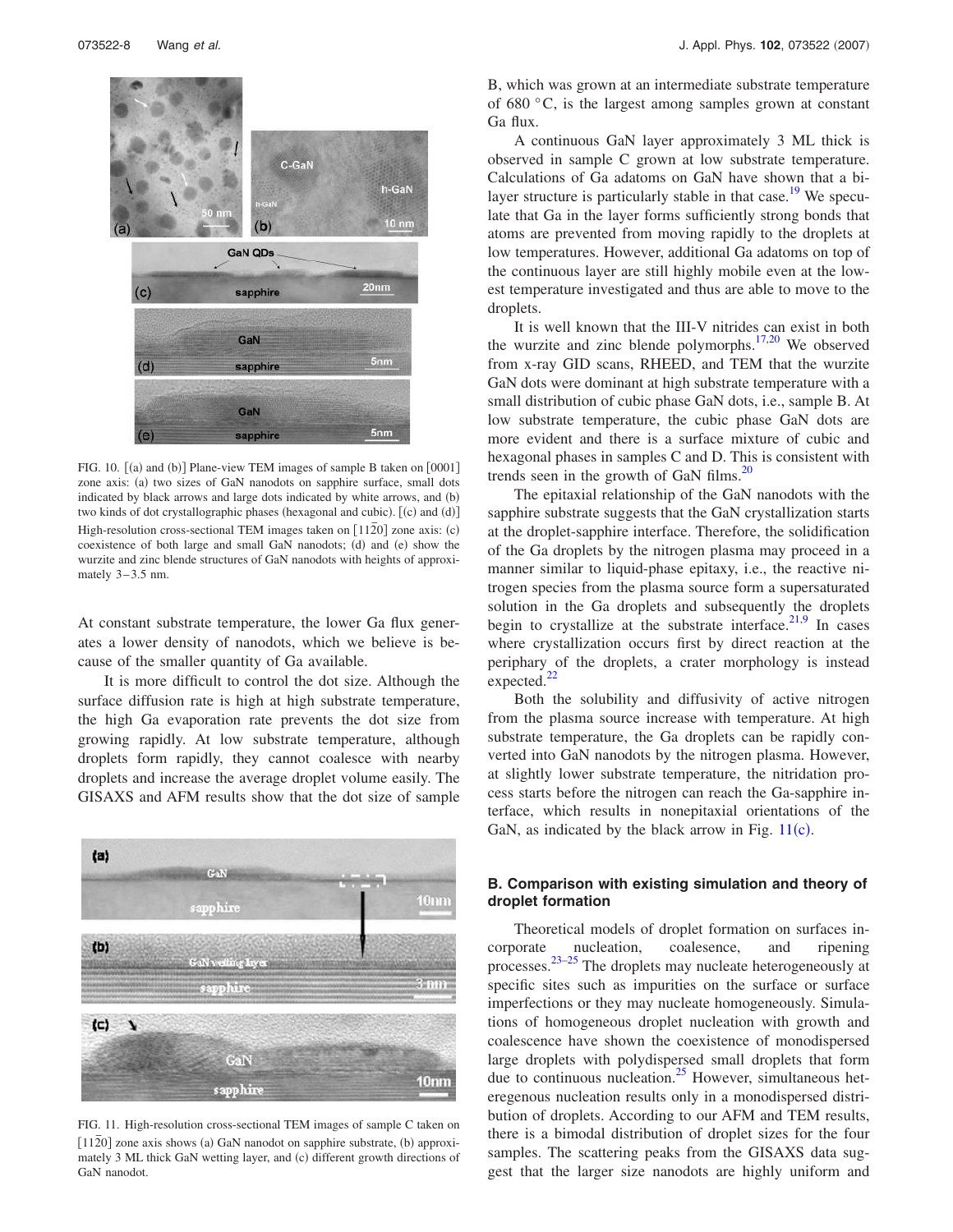laterally correlated. These observations are qualitatively consistent with the simulation results for homogeneous nucleation, growth, and coalescence.

#### **V. CONCLUSIONS**

In conclusion, we have demonstrated that droplet heteroepitaxy by plasma-assisted MBE is a viable method for growing GaN nanodots on sapphire. Self-organized nanosize Ga droplets were formed on the sapphire surface at high temperatures by depositing Ga from an effusion cell. Comparing to previous theory/simulation models, our real-time results are consistent with the homogeneous nucleation, growth, and coalescence of droplets, in which a monodispersed distribution of droplet size emerges on a background of smaller polydisersed droplets. The Ga nanodroplets were converted into GaN nanodots by nitridation using a plasma source. The size and the density of the dots could be controlled by the Ga flux and the substrate temperature.

#### **ACKNOWLEDGMENTS**

We thank P. Siddons and R. France for their help with the experiments. This work was partially supported by DOE DE-FG02-03ER46037 and NSF DMR-0507351. The realtime x-ray system for surface processes was made possible by NSF DMR-0114154 and NSF DMR-0116567. The electron microscopy was supported by ONR Grant No. N-00014- 04-1-0020. We acknowledge the use of facilities in the John M. Cowley Center for high resolution electron microscopy at Arizona State Univesity. "Data for this study were measured at beamline X21 of the National Synchrotron Light Source (NSLS). Financial support comes principally from the Offices of Biological and Environmental Research and of Basic Energy Sciences of the U.S. Department of Energy."

- <sup>1</sup>C. Adelmann, J. Simon, G. Feuillet, N. T. Pelekanos, B. Daudin, and G. Fishman, Appl. Phys. Lett. **76**, 1570 (2000).
- $2W$ . W. Chow and H. C. Schneider, Appl. Phys. Lett. **81**, 2566 (2002).
- 3 L. W. Ji, Y. K. Su, S. J. Chang, S. H. Liu, C. K. Wang, S. T. Tsai, T. H.
- Fang, L. W. Wu, and Q. K. Xue, Solid-State Electron. 47, 1753 (2003). <sup>4</sup>K. Kawasaki, D. Yamazaki, A. Kinoshita, H. Hirayama, K. Tsutsui, and Y.
- Aoyagi, Appl. Phys. Lett. **79**, 2243 (2001).
- <sup>5</sup>B. Daudin et al., Jpn. J. Appl. Phys., Part 1 40, 1892 (2001).
- <sup>6</sup>B. Daudin *et al.*, Phys. Status Solidi A 176, 621 (1999).
- ${}^{7}N$ . Gogneau, D. Jalabert, E. Monroy, T. Shibata, M. Tanaka, and B. Daudin, J. Appl. Phys. 94, 2254 (2003).
- 8 S. Tanaka, M. Takeuchi, and Y. Aoyagi, Jpn. J. Appl. Phys., Part 2 **39**, L831 (2000).
- <sup>9</sup>M. Gherasimova, G. Cui, S. R. Jeon, Z. Ren, D. Martos, J. Han, Y. He, and A. V. Nurmikko, Appl. Phys. Lett. **85**, 2346 (2004).
- <sup>10</sup>C. W. Hu, A. Bell, F. A. Ponce, D. J. Smith, and I. S. T. Tsong, Appl. Phys. Lett. 81, 3236 (2002).
- <sup>11</sup>A. S. Özcan, Y. Wang, G. Ozaydin, H. Zhou, L. Zhou, R. Headrick, and K. F. Ludwig (unpublished).
- <sup>12</sup>G. Renaud, R. Lazzari, C. Revenant, A. Barbier, M. Noblet, O. Ulrich, F. Leroy, J. Jupille, Y. Borensztein, C. R. Henry, J. P. Deville, F. Scheurer, J. Mane-Mane, and O. Fruchart, Science 300, 1416 (2003).
- <sup>13</sup>M. Born and E. Wolf, *Principles of Optics* (Cambridge University Press, Cambridge, 1980).
- <sup>14</sup> A. Guinier, *X-Ray Diffraction: In Crystals, Imperfect Crystals and Amor*phous Bodies (Dover, Mineola, NY, 1994).
- <sup>15</sup>B. E. Warren, *X-Ray Diffraction* (Dover, Mineola, NY, 1990).
- <sup>16</sup>J. Stangl, V. Holy, P. Mikulik, G. Bauer, I. Kegel, T. H. Metzger, O. G. Schmidt, C. Lange, and K. Eberl, Appl. Phys. Lett. **74**, 3785 (1999).
- <sup>17</sup>T. Lei, K. F. Ludwig, Jr., and T. Moustakas, J. Appl. Phys. **74**, 4430  $(1993).$
- <sup>18</sup>D. B. Williams and C. B. Carter, *Transmission Electron Microscopy: A* Textbook for Materials Science (Plenum, New York, 1996).
- <sup>19</sup>J. E. Northrup, J. Neugebauer, R. M. Feenstra, and A. R. Smith, Phys. Rev. B 61, 9932 (2000).
- <sup>20</sup>L. T. Romano, B. S. Krusor, R. Singh, and T. D. Moustakas, J. Electron. Mater. 26 (1997).
- <sup>21</sup>T. D. Moustakas, J. P. Dismukes, S. E. Mohney, D. N. Buckley, S. J. Pearton, C. R. Abernathy, and W. D. Brown, *III-V Nitride Materials and* Processes (The Electrochemical Society, Pennington, NJ, 1998).
- <sup>22</sup>T. Mano, K. Watanabe, S. Tsukamoto, H. Fujioka, M. Oshima, and N. Koguchi, J. Cryst. Growth 209, 504 (2000).
- $^{23}$ J. A. Blackman and S. Brochard, Phys. Rev. Lett. **84**, 4409 (2000).
- <sup>24</sup>S. Ulrich, S. Stoll, and E. Pefferkorn, Langmuir **20**, 1763 (2004).
- <sup>25</sup>F. Family and P. Meakin, Phys. Rev. A **40**, 3836 (1989).